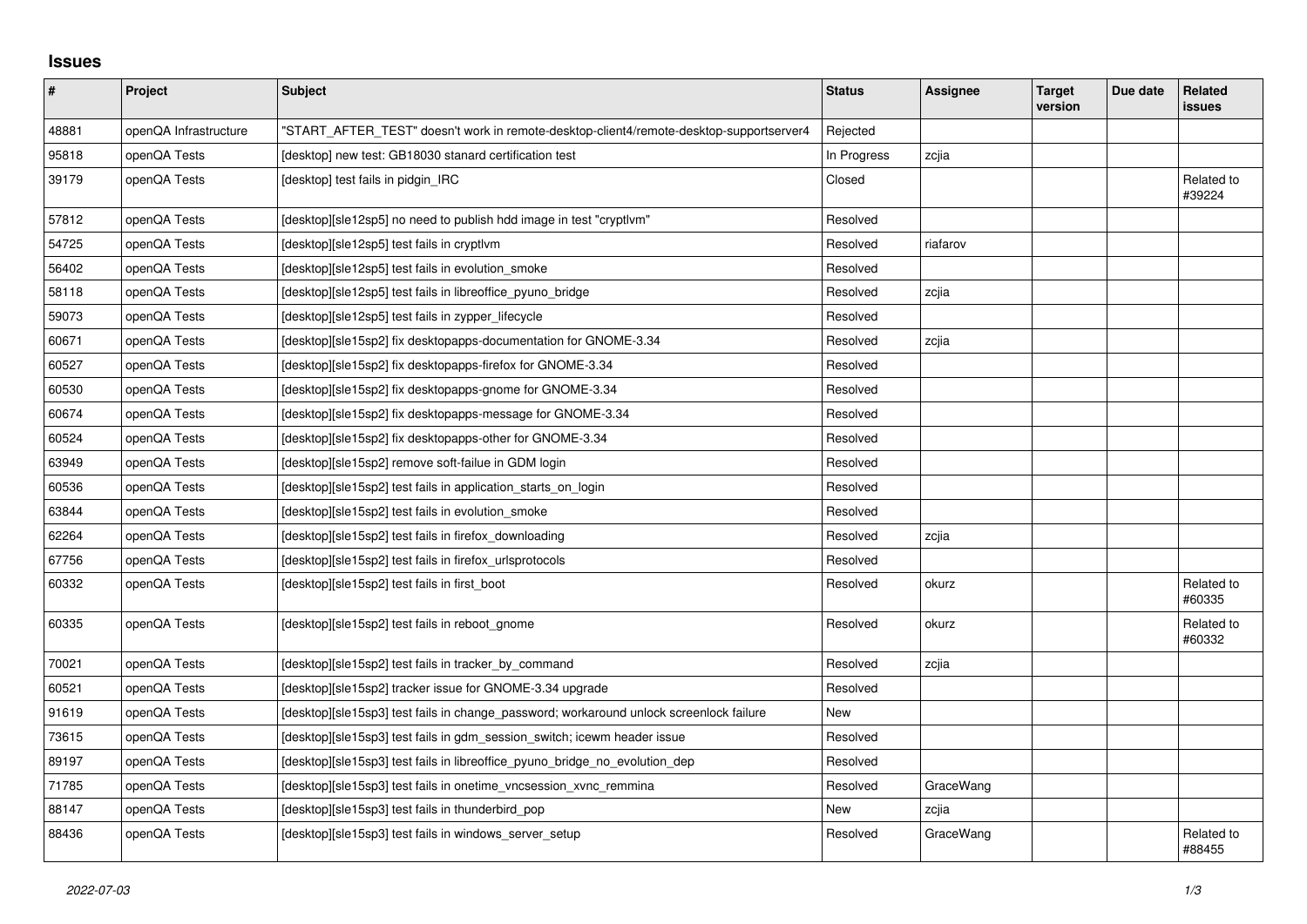| $\vert$ # | Project      | Subject                                                                                                                                   | <b>Status</b> | <b>Assignee</b> | <b>Target</b><br>version | Due date | Related<br>issues                                                                                                              |
|-----------|--------------|-------------------------------------------------------------------------------------------------------------------------------------------|---------------|-----------------|--------------------------|----------|--------------------------------------------------------------------------------------------------------------------------------|
| 76897     | openQA Tests | [desktop][sle15sp3] test fails in xdmcp_gdm                                                                                               | Resolved      |                 |                          |          |                                                                                                                                |
| 70942     | openQA Tests | [desktop][sle15sp3] test fails in xrdp client                                                                                             | Resolved      | GraceWang       |                          |          |                                                                                                                                |
| 98171     | openQA Tests | [desktop][sle15sp4] test fails in consoletest_finish; auth window password prompt loses focus                                             | Resolved      | zcjia           |                          |          |                                                                                                                                |
| 98874     | openQA Tests | [desktop][sle15sp4] test fails in desktopapps-documentation, due to GNOME40 upgrade                                                       | Resolved      | zcjia           |                          |          |                                                                                                                                |
| 98877     | openQA Tests | [desktop][sle15sp4] test fails in desktopapps-message, due to GNOME40 upgrade                                                             | Resolved      | zcjia           |                          |          |                                                                                                                                |
| 97907     | openQA Tests | [desktop][sle15sp4] test fails in firefox_downloading; needle update for GNOME40 upgrade                                                  | Resolved      |                 |                          |          |                                                                                                                                |
| 97451     | openQA Tests | [desktop][sle15sp4] test fails in first_boot; gnome auth window popup on s390x                                                            | Resolved      |                 |                          |          |                                                                                                                                |
| 102020    | openQA Tests | [desktop][sle15sp4] test fails in first boot; second polkit window shows up on s390x                                                      | Resolved      |                 |                          |          |                                                                                                                                |
| 101917    | openQA Tests | [desktop][sle15sp4] test fails in libreoffice_mainmenu_favorites; shortcut changed in GNOME41                                             | Resolved      | zcjia           |                          |          |                                                                                                                                |
| 96344     | openQA Tests | [desktop][sle15sp4] test fails in scc_registration; nvidia repo is missing                                                                | Resolved      | zcjia           |                          |          |                                                                                                                                |
| 96875     | openQA Tests | [desktop][sle15sp4] test fails in x_vt and reboot_gnome; SLE15SP4 staging failure caused by<br>GNOME 40 upgrade                           | Resolved      | zcjia           |                          |          |                                                                                                                                |
| 107305    | openQA Tests | [desktop][sle15sp4] test fails in xrdp_server                                                                                             | Resolved      | GraceWang       |                          |          |                                                                                                                                |
| 98135     | openQA Tests | [desktop][sle15sp4] test fails in yast2_snapper; in staging project                                                                       | Resolved      |                 |                          |          |                                                                                                                                |
| 53225     | openQA Tests | [desktop][tumbleweed] test fails in change password                                                                                       | Resolved      |                 |                          |          |                                                                                                                                |
| 53246     | openQA Tests | [desktop][tumbleweed] test fails in yast2_control_center                                                                                  | Resolved      | zcjia           |                          |          | Related to<br>#48110                                                                                                           |
| 54887     | openQA Tests | [desktop][tw] migrate testcase "desktopapps-message" from SLE15 to Tumbleweed                                                             | In Progress   |                 |                          |          |                                                                                                                                |
| 57080     | openQA Tests | [desktop][tw] new testcase for flatpak integration in gnome/firefox                                                                       | New           |                 |                          |          |                                                                                                                                |
| 60062     | openQA Tests | [desktop][tw] test fails in libreoffice_recent_documents                                                                                  | Resolved      | zcjia           |                          |          |                                                                                                                                |
| 96791     | openQA Tests | [desktop][tw] test fails in xrdp_client; random failure caused by slow popup                                                              | New           | zcjia           |                          |          |                                                                                                                                |
| 51878     | openQA Tests | [opensuse] test fails in polari                                                                                                           | Resolved      | zcjia           |                          |          |                                                                                                                                |
| 42362     | openQA Tests | [qe-core][qem][virtio][sle15sp0][sle15sp1][desktop][typing] test fails in window_system because<br>"typing string is too fast in wayland" | In Progress   | zcjia           |                          |          | Related to<br>#41681,<br>Related to<br>#53339,<br>Related to<br>#60257, Has<br>duplicate<br>#51332,<br><b>Blocks</b><br>#43889 |
| 104019    | openQA Tests | [qe-yast] soft-failure caused by default user simple pwd                                                                                  | Resolved      |                 |                          |          |                                                                                                                                |
| 38951     | openQA Tests | [sle12sp4][desktop] test fails in firefox_java                                                                                            | Resolved      | zcjia           |                          |          |                                                                                                                                |
| 51917     | openQA Tests | [sle12sp5] test fails in first_boot; DESKTOP defaults to "textmode" by schedule/RAID1.yaml                                                | Resolved      |                 |                          |          |                                                                                                                                |
| 55046     | openQA Tests | [sle12sp5][desktop] test fails in boot_to_snapshot                                                                                        | Resolved      |                 |                          |          |                                                                                                                                |